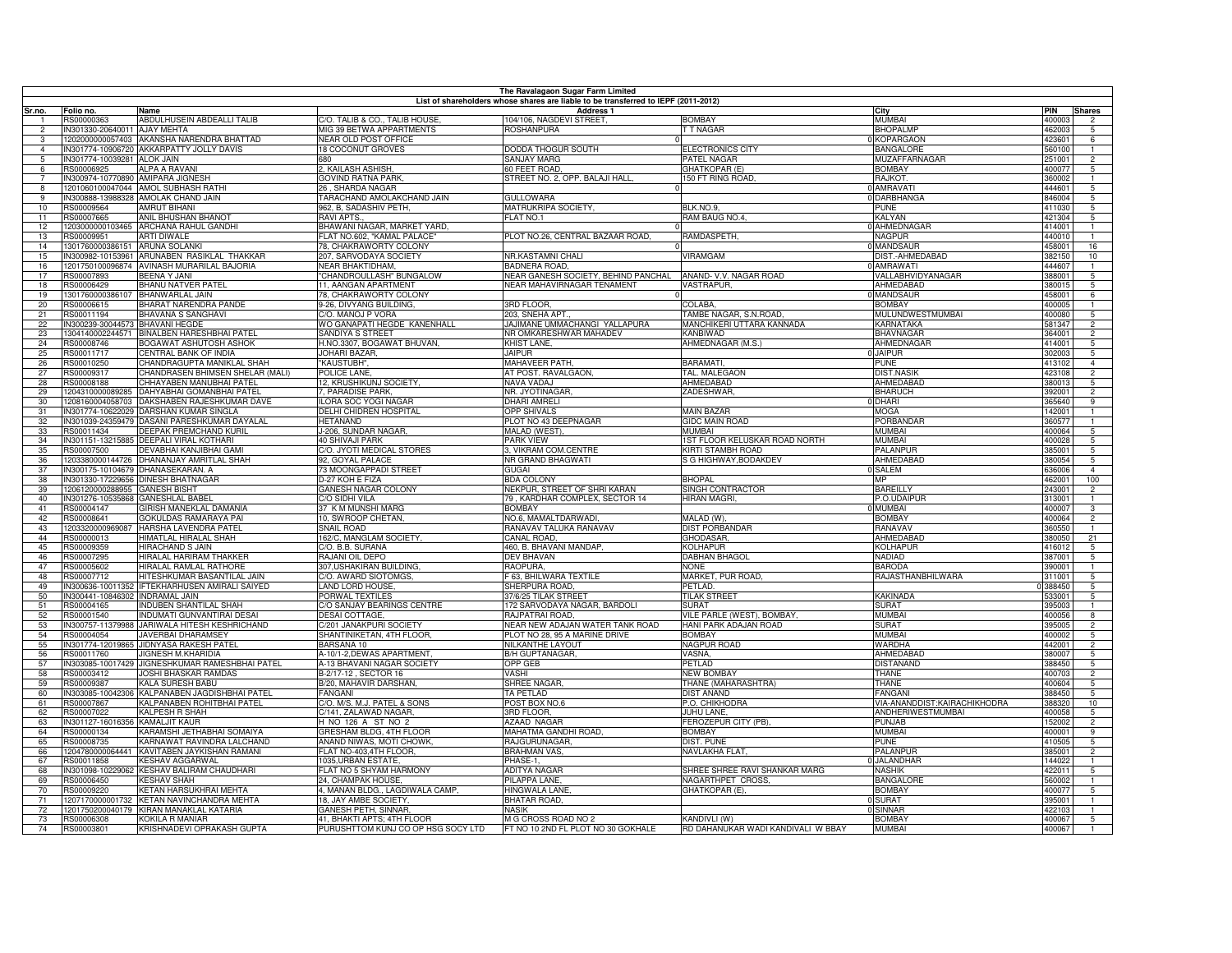| 75  | RS00002856                     | KUSUM NALRAYAN NAGARKAR                                            | SHIVJI NAGAR,                             | D.G.LANE,4B,                                               | POONA                               | <b>POONA</b>                 | 411004 | 10              |
|-----|--------------------------------|--------------------------------------------------------------------|-------------------------------------------|------------------------------------------------------------|-------------------------------------|------------------------------|--------|-----------------|
| 76  | 1203320013084784 M GOPAL REDDY |                                                                    | 26-4-2851                                 | <b>BALAJI NAGAR</b>                                        |                                     | <b>ANANTHAPUR</b>            | 515201 | 3               |
| 77  | RS00008124                     | M. JAYANTILAL                                                      | 1, KRISHNA IYER STREET                    | 3RD FLOOR.                                                 | SOWCARPET                           | <b>MADRAS</b>                | 600079 | $\mathbf{1}$    |
| 78  | RS00002766                     | MAHENDRA SHANTILAL MITHAIWALA                                      | 163 B, KUBER SOCIETY,                     | <b>NEAR KATARGAON DARWAJA</b>                              | SLIRAT                              | <b>SURAT</b>                 | 395304 | 5               |
| 79  |                                | IN301991-10223102 MAMTA KAUSHIK BHATT                              | "HARITBHUVAN"                             | OPP. 88, KOTIYARK SOCIETY-04                               | B/H. GOVINDRAO PARK PANIGATE        | <b>BARODA</b>                | 390019 | 3               |
| 80  | RS00008551                     | MAMTA MUSHTAK SHAIKH                                               | C-9. DEBONAIR APARTMENTS.                 | ALMEDA ROAD.                                               | <b>THANE</b>                        | THANE                        | 400602 |                 |
|     |                                |                                                                    |                                           |                                                            |                                     |                              |        | 5               |
| 81  | RS00010251                     | MANIKLAL TULJARAM SHAH                                             | 'KAUSTUBH".                               | MAHAVEER PATH.                                             | BARAMATI.                           | <b>PUNE</b>                  | 413102 | 3               |
| 82  |                                | IN301983-10087957 MANISH KUMAR JAIN                                | HOUSE NO 22/1 SOMWARIYA                   |                                                            |                                     | JAORA(M.P.)                  | 457226 | $\overline{2}$  |
| 83  | RS00002153                     | MANORAMA RAMCHANDRA BAGWE                                          | /O SHRI C.R.BAGWE,                        | 9 NENCY DEVELOPMENT COMPLEX                                | WESTERN HIGHWAY BORIVALI (E)BOMBAY  | <b>MUMBAI</b>                | 400092 |                 |
| 84  | RS00001471                     | MARFATIA DHIRAJLAL CHUNILAL                                        | 19, PRAKASH CO-OP HSG., SOCY. LTD         | ATHWA LINES                                                | SURAT- GUJARAT                      | <b>SURAT</b>                 | 395001 | $\overline{2}$  |
| 85  | RS00007015                     | MAYUR R. MITHANI                                                   | 8, NILKANTH SMRUTI                        | JAGDUSHA NAGAR,                                            | GHATKOPAR (W).                      | <b>BOMBAY</b>                | 400086 |                 |
| 86  |                                | IN301774-16327515 MEENA HARIPRASAD KHANDELWAL                      | 11 SNEH BANDH 1ST FLOOR                   | VARDHAMAN SOCIETY                                          | LONAVALA                            | PUNE                         | 410401 |                 |
| 87  | RS00009226                     | MEHUL M SHAH                                                       | 412, "ANAND"                              | 82/84, KAZI SYED STREET                                    | <b>BOMBAY</b>                       | <b>MUMBAI</b>                | 400003 | 5               |
|     |                                |                                                                    |                                           |                                                            |                                     |                              |        |                 |
| 88  | RS00004685                     | MODI PREMILABEN CHANDULAL                                          | C/O MODI CHHANALA NANSHA.H NO 2119.       | KHAJURIS POLE.NEAR DHARJIS                                 | KHANACHO.SHAHPUR.AHMEDABAAD.GUJARAT | AHMEDABAD                    | 380001 |                 |
| 89  | 1201090004839531               | MOHANBHAI SITARAMBHAI DESAI                                        | N-1. SHRIRAM NAGAR SOCIETY                | <b>BARDOLI</b>                                             | TAL-BARDOLI, DIST-SURAT             | <b>BARDOLI</b>               | 394601 | $\overline{5}$  |
| 90  | IN300476-40494302              | MRUNAL LOMESHBHAI SHAH                                             | 104 RACHNA APT 3                          | <b>FIRST FLOOR</b>                                         | SANDHKUVA GATE ST ROAD              | <b>NAVSARI</b>               | 396445 |                 |
| 91  | RS00008593                     | <b>MUKUL C BHISE</b>                                               | C-156, AMAR GIAN,                         | OPP. S.T. WORKSHOP.                                        | THANE                               | THANE                        | 400601 | 5               |
| 92  | RS00007910                     | N.D. MANE                                                          | C/O. SONI KISHANLAL S.                    | FLOWER STREET                                              | BELLARY                             | <b>BELLARY</b>               | 583101 | 5               |
| 93  | IN301604-10144702              | NARENDRA CHATURBHAI AMIN                                           | PLOT NO 182 C                             | <b>VEAR SANCHAR SADAN 60 FT ROAD</b>                       | <b>MALEGAON</b>                     | <b>NASHIK</b>                | 423203 |                 |
| 94  | IN301983-10000707              | NARENDRA MEGHANI                                                   | 66, NEW ROAD,                             |                                                            |                                     | RATLAM(M.P.)                 | 457001 |                 |
|     |                                |                                                                    |                                           |                                                            |                                     |                              |        |                 |
| 95  | RS00002970                     | NARENDRA TAPISHANKER                                               | 82/88 V PATEL ROAD                        | RATAN HOUSE, IST FLOOR                                     | <b>BOMBAY</b>                       | <b>MUMBAI</b>                | 400004 | 5               |
| 96  | RS00004532                     | VAVINITLAL BHIKHABHAI KANSARA                                      | <b>MAHIDHAN PURA</b>                      | <b>KANSARA SHERI</b>                                       | SURAT GUJARAT                       | <b>SURAT</b>                 | 395003 | 5               |
| 97  | IN301774-10878644              | <b>VEERA RANI</b>                                                  | 294                                       | BAGH KESHO DAS:                                            | <b>ORKEE ROAD</b>                   | MUZAFFARNAGAR                | 251001 | -1              |
| 98  | IN301477-20109287              | NEERAJ SHARMA                                                      | 46/10                                     | JANSATH ROAD.NEW MANDI                                     | OPP. PUNJAB NATIONAL BANK           | MUZAFFARNAGAR(U.P)           | 251001 | $\overline{2}$  |
| 99  | P00PA001-36-300201             | <b>ILESHKUMAR PRAVINBHAI PATEL</b>                                 | 2016 GAJIYA VADI                          | AT. & PO CHIKHODRA.                                        |                                     | <b>CHIKHODRA</b>             | 388321 | 5               |
| 100 | RS00001252                     | IIRANJAN NAVIN DAVE                                                | HAVDIA CHAKAL                             | SURAT                                                      | GUJRAT                              | SURAT                        | 395003 |                 |
|     |                                |                                                                    |                                           |                                                            |                                     |                              |        |                 |
| 101 | RS00003654                     | MPRAKASH CHAMPALAL GUPTA                                           | PURUSHOTTAM KUNJ CO OP HSG SOCY LTD       | NO 10 2ND FLR P NO 30, GOKHALE RD                          | DAHANUKAR WADI KANDIVLI W BOMBAY    | <b>MUMBAI</b>                | 40006  |                 |
| 102 | IN301135-26068794              | P N PRABHAKAR                                                      | NO.710 9TH CROSS                          | WEST OF CHORD ROAD                                         | RAJAJI NAGAR                        | <b>BANGALORE</b>             | 560086 |                 |
| 103 | RS00007358                     | PADAM CHAND AGARWAL                                                | H.NO.22-5-484/2,                          | PANJESHAH                                                  | <b>AGRA COLONY</b>                  | <b>HYDERABAD</b>             | 500002 | 10              |
| 104 | IN300636-10168395              | PANKAJBHAI C. JAISWAYAL                                            | <b>KUMAR MEDICINES</b>                    | DR. COOK ROAD                                              |                                     | 0 ANAND                      | 388001 | $\overline{5}$  |
| 105 | IN301276-30153919              | PATEL KALIDAS JAYANTILAL                                           | ATALO PANDYA SHERI                        | VADNAGAR                                                   | <b>DIST MEHSANA</b>                 | NGUJARA <sup>-</sup>         | 384355 | 17              |
| 106 | RS00002184                     | ATKAR KAMLADEVI RAMRAO                                             | C/O BHARAT S DAHANUKAR                    | 21 KHUSHNUMA APTS                                          | M L DAHANUKAR MARG BOMBAY           | <b>MUMBAI</b>                | 400026 | $\overline{2}$  |
| 107 | RS00005018                     | <b>PRABHAVATI INDULAL MEHTA</b>                                    | 2ND FLOOR.SHYAM SADAN.                    | 85, MARINE DRIVE,                                          | "F" ROAD.                           | <b>PATANWALAROADMUMBAI</b>   | 400020 |                 |
|     |                                |                                                                    |                                           |                                                            |                                     |                              |        |                 |
| 108 | RS00009254                     | PRAVINKUMAR B CHOPDA                                               | <b>JAIN TRADING CO.</b>                   | 73. LOW LAVER.                                             | <b>CENTRAL FULE MARKET</b>          | <b>JALGAON</b>               | 425001 | -5              |
| 109 | RS00000031                     | PREMCHAND KAJODILAL KOTAWALA                                       | 93, SHERMAN BUILDING,                     | 22, NARAYAN DABHOLKAR ROAD,                                | MALBAR HILL,                        | <b>MUMBAI</b>                | 400006 | $\overline{2}$  |
| 110 |                                | 1201090000078365 PURUSHOTTAM KISANGOPAL RATHI                      | KRISHNA NIDDHI                            | NEAR NATRAJ GARDEN                                         | <b>KHAMGAON</b>                     | <b>BULDHANA</b>              | 444303 |                 |
| 111 | RS00006439                     | PURVI KAMLESH PAREKH                                               | 16. PREM MILAN.                           | 87-B, NEPEAN SEA ROAD                                      | <b>BOMBAY</b>                       | MUMBAI                       | 400006 | -5              |
| 112 |                                | IN301127-16212664 RAJENDRA LILADHAR JAJODIA                        | SHREE LAXMI INVESTMENTS                   | <b>1ST FLLOR KOKAS BUILDING</b>                            | ABOVE RAMAN STORES JAWAHAR ROAD     | <b>AMRAVATI</b>              | 444601 | 5               |
| 113 | RS00004896                     | RAMANLAL VADILAL SHAH                                              | 11 SHARADA BHUVAN, AZAD STREET.           | IRLA BRIDGE, S V ROAD, ANDHERI (W)                         | <b>BOMBAY</b>                       | MUMBAI                       | 400058 | 8               |
| 114 | IN300636-10052150              | RAMESH BHAILALBHAI PATEL                                           | 'ASHRAY'                                  | 18, AJANTA SOCIETY                                         | ANAND                               |                              | 388001 | 5               |
|     |                                |                                                                    |                                           |                                                            |                                     |                              |        |                 |
| 115 | 1202990000138314               | RAMESH CHANDRA SHARMA                                              | UCO BANK                                  | BHUPALPURA                                                 |                                     | <b>UDAIPUR</b>               | 313001 | $\mathbf{1}$    |
| 116 | RS00005228                     | RAMESH PANDHARINATH WANI                                           | O R P NAGMOTI. DR HOMI BHABHA NGR         | SURVEY NO. 575, PLOT NO 20, K G RD,                        | <b>NEW BOMBAY AGRA RD, NASIK</b>    | <b>NASIK</b>                 | 42200  | $\overline{2}$  |
| 117 | 1201260000041459               | RAMESHBHAI L MIYANI                                                | 58, ASHOKNAGAR SOC,                       | SINGANPOR RD,                                              | KATARGAM                            | <b>SURAT</b>                 | 395004 | $\overline{2}$  |
| 118 | IN300974-11504868              | RAMESHCHANDRA KESHAVLAL CHAUDHARI                                  | 42, MARKET YARD,                          | TAL. VIJAPUR,                                              | <b>DIST. MEHSANA</b>                | <b>KUKARWADA</b>             | 382830 |                 |
| 119 | RS00007771                     | RANJIT NARAINDAS BHAVNANI                                          | 508, SINDHU APARTMENTS                    | 5TH FLOOR, NARAYAN NAGAR                                   | SION CHUNABHATTI                    | <b>BOMBAY</b>                | 40002  |                 |
| 120 | RS00008698                     | RASHMIKA SNEHAL PATEL                                              | "PRINAL", D.SAPTARSHI SOCIETY,            | BEHIND P K CHAMBER,                                        | AMUL DAIRY ROAD.                    | ANAND                        | 388001 | $\overline{5}$  |
| 121 |                                | 1202570000028617 RAVINDRA PANDURANG PAGAR                          | 12, GREEN LEAVES SOC.EKTA NGR.            | NR.SHRIRANG NGR. PUMPING STATI                             | ON, GANGAPUR ROAD, NASHIK           | <b>NASHIK</b>                | 422013 |                 |
|     |                                | REENA SINGLA                                                       |                                           | CHODRIYAN MOHALLA.                                         |                                     | <b>HISSAR</b>                |        | 5               |
| 122 | RS00010970                     |                                                                    | C/O. VED PARKASH SINGLA                   |                                                            | HANSI.                              |                              | 125033 |                 |
| 123 | IN302269-13138061              | S ANTONY RAJ                                                       | <b>4 A KAMARAJ STREET</b>                 | KOVILPATTI                                                 |                                     | <b>DIKOVILPATT</b>           | 628501 |                 |
| 124 | IN300896-10331210              | V HTILAS                                                           | PARAMBIL RESIDENCY F 301 5 TH MAIN        | <b>BRINDAVAN LYT</b>                                       | VIGNAN NAGAR                        | <b>BANGALORE</b>             | 560037 |                 |
| 125 | IN301637-40109792              | SAKUNTHALA D                                                       | 136A/154                                  | MUNICHALAI ROAD MADURAI SOUTH                              | <b>MADURAI</b>                      | TAMILNADU                    | 325009 | 6               |
| 126 | IN300239-11599474              | <b>SANDEEP KUMAR</b>                                               | M G ROAD                                  |                                                            |                                     | <b>CHICKMGALUR</b>           | 577101 | $\overline{2}$  |
| 127 | RS00004284                     | SANJAY MAHASUKHLAL SHAH                                            | 37-B, NAVSHANTINAGAR, 98, L.J. METHA      | MARG NAPEAN SEA ROAD                                       | <b>BOMBAY</b>                       | <b>MUMBAI</b>                | 400006 | 5               |
| 128 | 1202890001176581               | SANJAY VINODCHANDRA DESAI                                          | 10/765 MAHLAXMI NO KHANCHO                | AMBAJI ROAD                                                |                                     | 0 SURAT                      | 395003 | -1              |
| 129 | 1302190000082257               | SANTOSH FULCHAND NAHAR                                             | C/O SANTOSH CLOTH CENTRE                  | <b>MAIN ROAD</b>                                           | <b>JAMKHED</b>                      | <b>JAMKHED</b>               | 413201 |                 |
| 130 | 1201090001123949               | <b>SANTOSH KUMAR</b>                                               | #505/2 BELLUDI GALLI                      | <b>DAVANGERE</b>                                           |                                     | 0 DAVANGERE                  | 577001 | 5               |
|     |                                |                                                                    | C/O SOHANRAJ ANIL KUMAR JAIN              | (ANSARO KA BAS, WARD NO-10,                                |                                     |                              |        | 21              |
| 131 | 1201210100248077               |                                                                    |                                           |                                                            |                                     | 0 BALOTRA                    | 344022 | $\overline{2}$  |
| 132 |                                | <b>SANTOSH PRITHVIRAJ</b>                                          |                                           |                                                            |                                     |                              |        | $\overline{2}$  |
|     | IN301774-11120396              | <b>SANTOSH RANI</b>                                                | WARD NO 7                                 | SAITHAN MOHALLA                                            | Pundri                              | <b>KAITHAL</b>               | 136026 |                 |
| 133 | RS00006619                     | EJAL L. SHAH                                                       | 507, POOJA ABHISHEK,                      | OPP. JAIN TEMPLE.                                          | ATHWA LINES                         | SURAT                        | 39500  |                 |
| 134 | RS00002733                     | HAKUNTALA LOKUMAL MANSUKHANI                                       | O N KRISHNA & CO.                         | BOMBAY MUTUAL BLDG. D.N.ROAD,65/66                         | <b>BOMBAY</b>                       | <b>MUMBAI</b>                | 400001 |                 |
|     |                                |                                                                    |                                           |                                                            |                                     |                              |        |                 |
| 135 | IN300450-80245143              | SHAKUNTLA SANGHVI                                                  | MADHUBAN PLOT NO 56-57 RAMDAS COLONY      | NEAR OMKARESHWAR                                           |                                     | <b>JALGAON</b>               | 125001 | 15              |
| 136 | 1301990000173244               | SHAKUNTLA SUBHASH JAIN                                             | MRS SHAKUNTLA SUBHASH JAIN,               | 302, RAJTILAK FLATS, B/H                                   | HDFC HOUSE, NAVRANGPURA,            | AHMEDABAD                    | 380009 |                 |
| 137 | RS00002643                     | SHARMISTHABEN G DESARI                                             | C/O RANKUWA DAIRY FARM                    | STATION ROAD, POST BILLIMORA                               | DIST BULSAR, GUJRAT                 | <b>BULSAR</b>                | 396321 | 5               |
| 138 | RS00009842                     | SHILPA M TIBREWALA                                                 | 4. SURABHI APARTMENT                      | <b>TILAKWADI</b>                                           | <b>NASIK</b>                        | <b>NASIK</b>                 | 422002 | $\overline{5}$  |
| 139 | RS00006912                     | SHRIKANT BHOGILAL                                                  | 2831/32, SAMBHAV NATHS                    | KHADAKI.                                                   | ZAVERIWAD                           | AHMEDABAD                    | 380001 | $\overline{2}$  |
| 140 | IN300214-17086457              | SNEHAL SHASHIKANT BHAMKAR                                          | HA NO 38 VAATSALYA NEAR PRAGATI           | VIDHYALAYA LANE NO 2 RADHA NAGAR                           | SHIVAJI NAGAR                       | AMRAVATIMAHARASHTRA          | 444603 |                 |
| 141 | 1202890000979394               | SONAL RAJESH KOTHADIYA                                             | 1936                                      | <b>JOSHI GALLI</b>                                         |                                     | NIPANI                       | 591237 | $\overline{5}$  |
| 142 | IN301186-20035282              | SUBHASH CHANDRA GUPTA                                              | 20 SHAKTI NAGAR                           |                                                            | <b>UTTAR PRADESH</b>                | <b>BAREILLY</b>              | 243006 | -5              |
|     |                                |                                                                    |                                           | PILIBHIT BYPASS ROAD                                       |                                     |                              |        |                 |
| 143 | RS00009397                     | SUDHABEN N SHAH                                                    | 3/4, C-SQUARE PARK.                       | BH. ROKADNATH SOCIETY,                                     | NR. RACE CORUCE CIRCLE              | <b>BARODA</b>                | 390007 |                 |
| 144 | RS00005042                     | SUKHARAJ CHHOGALA                                                  | BAGRECHA & CO.                            | 38/42 POPAT WADI                                           | KALBADEVE ROAD, BOMBAY              | MUMBAI                       | 400002 | -5              |
| 145 |                                | 1601010000181498 SULBHA ASHOK RAJMANE                              | 2 GOMATI APT                              | BEHIND DCC BANK SHIVAJI NAGAR                              | PUSHPARAJ CHOWK                     | SANGLI                       | 416416 | $5\overline{5}$ |
| 146 | RS00004755                     | SUNDARAMBAL CHELLAPPAN                                             | A/2 ENDEAVOUR                             | MULUND (EAST)                                              | <b>BOMBAY</b>                       | <b>MUMBAI</b>                | 400081 | $\mathbf{1}$    |
| 147 | RS00004342                     | SUNIL SHAH                                                         | C/O M/S PARAGAON TRADERS                  | MALAVIYA RD, SITABULDI.                                    | NAGPUR                              | NAGPUR                       | 440001 |                 |
| 148 | RS00011178                     | <b>SUNITA SURESH NIRANTAR</b>                                      | KALE BUILDING.                            | SANMITRA HOUSING SOC                                       | SHASTRI NAGAR.                      | DOMBIVLI(WEST)               | 421202 | $\overline{2}$  |
| 149 | IN300476-41845849              | SURESH KANMAL JAIN                                                 | DESHMUKH WADA ROOM NO 16                  | LANE NO 18 1ST FLOOR                                       | GANDHI CHOWK BAZAR PETH             | KALYANWESTMAHARASHTRA        | 421301 | 5               |
| 150 |                                |                                                                    |                                           |                                                            | <b>MEHSANA</b>                      |                              | 38400  |                 |
| 151 | BS00009306                     | IN301276-30163975 SUSHILABEN LALBHAI PATEL<br><b>SWATI MALPANI</b> | 9 RAGHUVIR SOC<br>AT POST & TAL. VAIJAPUR | OPP MODERA NAGAR SOC<br>GRAIN MERCHANT & COMMISSION AGENT, | DIST. AURANGABAD (M.S.)             | <b>MEHSANA</b><br>AURANGABAD |        | $\overline{2}$  |